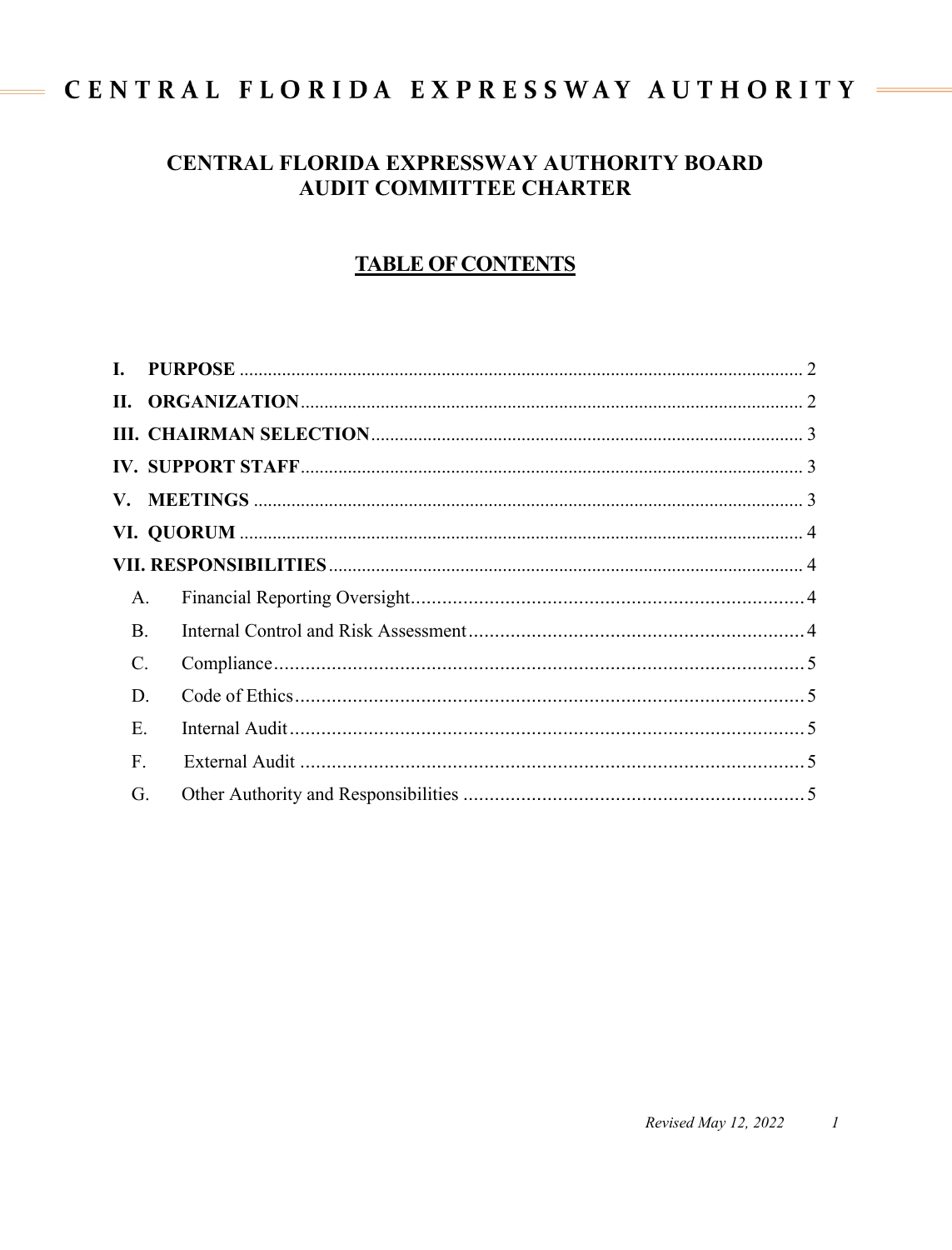# **CENTRAL FLORIDA EXPRESSWAY AUTHORITY BOARD AUDIT COMMITTEE CHARTER**

#### <span id="page-1-0"></span>**I. PURPOSE**

The Audit Committee's primary function is to assist the CFX Board in fulfilling its oversight responsibilities by reviewing the financial information, systems of internal control which Management has established, the audit process, the process for monitoring compliance with laws and regulations and the Code of Ethics. In doing so, it is the responsibility of the Audit Committee to provide an open avenue of communication between the CFX Board, Management, the Internal Auditor, and external auditors. The Audit Committee is provided specific authority to make recommendations to the Chief Financial Officer, the Executive Director and the CFX Board.

#### <span id="page-1-1"></span>**II. ORGANIZATION**

The Audit Committee shall be composed of the following voting members:

- 1. Orange County staff member or citizen representative appointed by the Orange County Commission or in accordance with Orange County's policies providing for appointments to other governmental agencies;
- 2. City of Orlando staff member or citizen representative appointed by the City of Orlando Commission or in accordance with the City of Orlando's policies providing for appointments to other governmental agencies;
- 3. Lake County staff member or citizen representative appointed by Lake County Commission or in accordance with Lake County's policies providing for appointments to other governmental agencies;
- 4. Osceola County staff member or citizen representative appointed by the Osceola County Commission or in accordance with Osceola County's policies providing for appointments to other governmental agencies;
- 5. Seminole County staff member or citizen representative appointed by the Seminole County Commission or in accordance with Seminole County's policies providing for appointments to other governmental agencies;
- 6. Brevard County staff member or citizen representative appointed by the Brevard County Commission or in accordance with Brevard County's policies providing for appointments to other governmental agencies; and
- 7. Up to three (3) citizen representatives appointed by the CFX governing Board after receiving nominations submitted by the gubernatorial Board appointees. The term for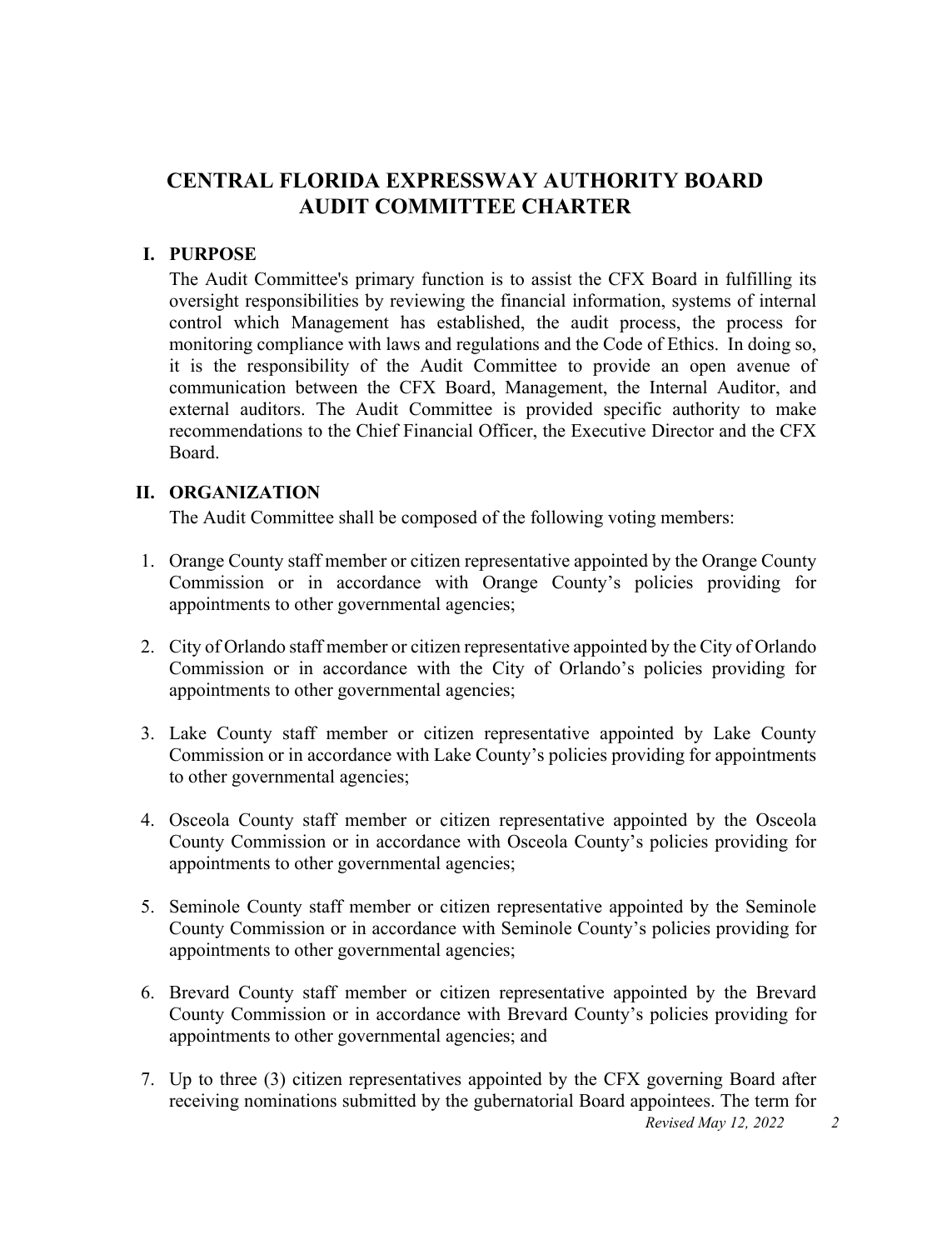such appointments shall be for two years commencing upon appointment which term may be renewed. One nomination per gubernatorial appointee is allowed, but it shall not be mandatory that nominations be made.

Committee member appointments may not be delegated. The Committee members will serve at the pleasure of their respective jurisdictions. County and City appointments may include contract personnel currently providing services to the appointing entity. Notwithstanding the two-year term, the citizen representatives shall serve at the pleasure of the CFX Board.

Committee members should have financial expertise in general accounting principles and experience reviewing financial statements and audit reports.

#### <span id="page-2-0"></span>**III. CHAIRMAN SELECTION**

The Audit Committee will be chaired on an annual, rotating basis beginning September 1, 2017, in the following order:

- a.) Seminole County Representative
- b.) Osceola County Representative
- c.) One of the Citizen Representatives
- d.) Lake County Representative
- e.) City of Orlando Representative
- f.) Brevard County Representative
- g.) Orange County Representative

The Audit Committee Chair shall serve as the Board Liaison and may be requested to attend CFX Board meetings.

In the event there is no available representative from the entity assigned to serve the role of Chairman, the next scheduled representative shall serve a one-year term with regular order of succession to resume thereafter.

## <span id="page-2-1"></span>**IV. SUPPORT STAFF**

The Internal Audit Director and the external auditors shall have direct and independent access to the Audit Committee and individually to members of the Audit Committee. The Committee shall have unrestricted access to employees and relevant information. The Committee may retain independent counsel, accountants or others to assist in the conduct of its responsibilities, subject to the CFX procurement policy and budget.

#### <span id="page-2-2"></span>**V. MEETINGS**

The Audit Committee shall meet at least quarterly. Meetings may be called by the CFX Board Chairman, the Audit Committee Chair, or any two Committee members. Public notice shall be provided in accordance with state law.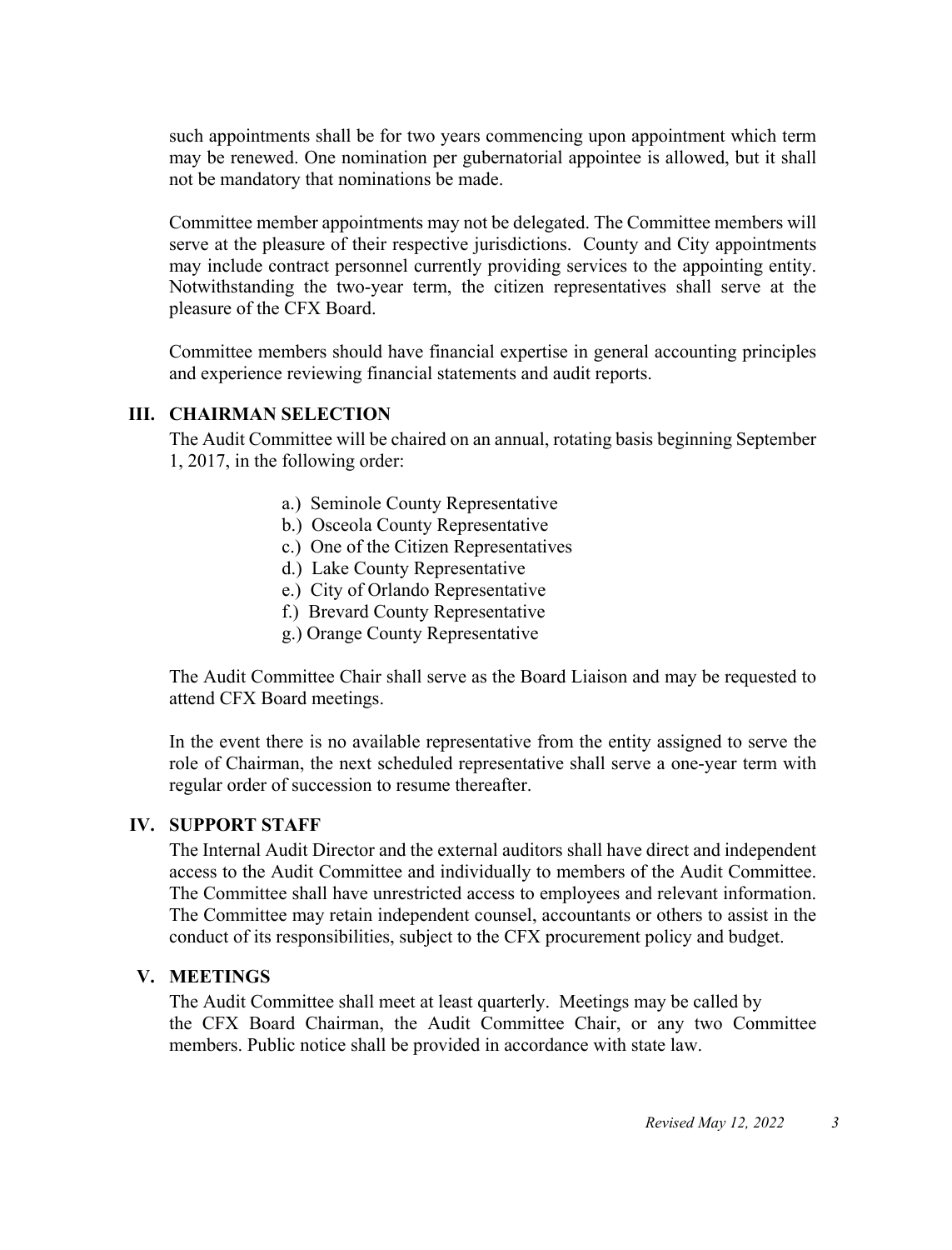The agenda will be prepared by the Internal Audit Director and approved by the Chair and provided in advance to members, along with appropriate briefing materials. In the absence of any objection, the Chair or any Committee member may add or subtract agenda items at a meeting. In the event of objection, a majority vote shall decide. Committee recommendations shall be submitted to the Board for approval. Final committee meeting minutes shall be submitted to the Board for information.

## <span id="page-3-0"></span>**VI. QUORUM**

If all three gubernatorial Board members make nominations and the Board approves the appointments, the Committee shall consist of nine members and a quorum shall be five members present. If only two appointments are made the Committee shall consist of eight members and a quorum shall be five members present. If only one appointment is made the Committee shall consist of seven members and a quorum shall be four members present. In order for any action or recommendation to pass there must be a majority affirmative vote of the quorum based on the then current composition of the Committee.

Due to scheduling conflicts or illness a Committee Member may appear by telephone and vote on agenda items where a quorum is physically present not to exceed three meetings per calendar year. The participating absent member must be able to hear all participants in the meeting and be heard by all participants. In the event of continued absenteeism the Audit Committee Chairman may recommend alternate appointments to the Board.

## <span id="page-3-2"></span><span id="page-3-1"></span> **VII. RESPONSIBILITIES**

#### A. Financial Reporting Oversight

- 1. Review with Management and the external auditors:
	- The annual financial statements and related footnotes:
	- The external auditors' audit of the financial statements and their report;
	- Management's representations and responsibilities for the financial statements;
	- Any significant changes required in the audit plan;
	- Information from the external auditors regarding their independence;
	- Any difficulties or disputes with Management encountered during the audit;
	- The organization's accounting principles; and
	- All matters required to be communicated to the Committee under generally accepted auditing standards.
- 2. Review with Management, the CFX's financial performance on a regular basis.

## <span id="page-3-3"></span>B. Internal Control and Risk Assessment

- 3. Review with Management the effectiveness of the internal control system, including information technology security and control.
- 4. Review with Management the effectiveness of the process for assessing significant risks or exposures and the steps Management has taken to monitor and control such risks.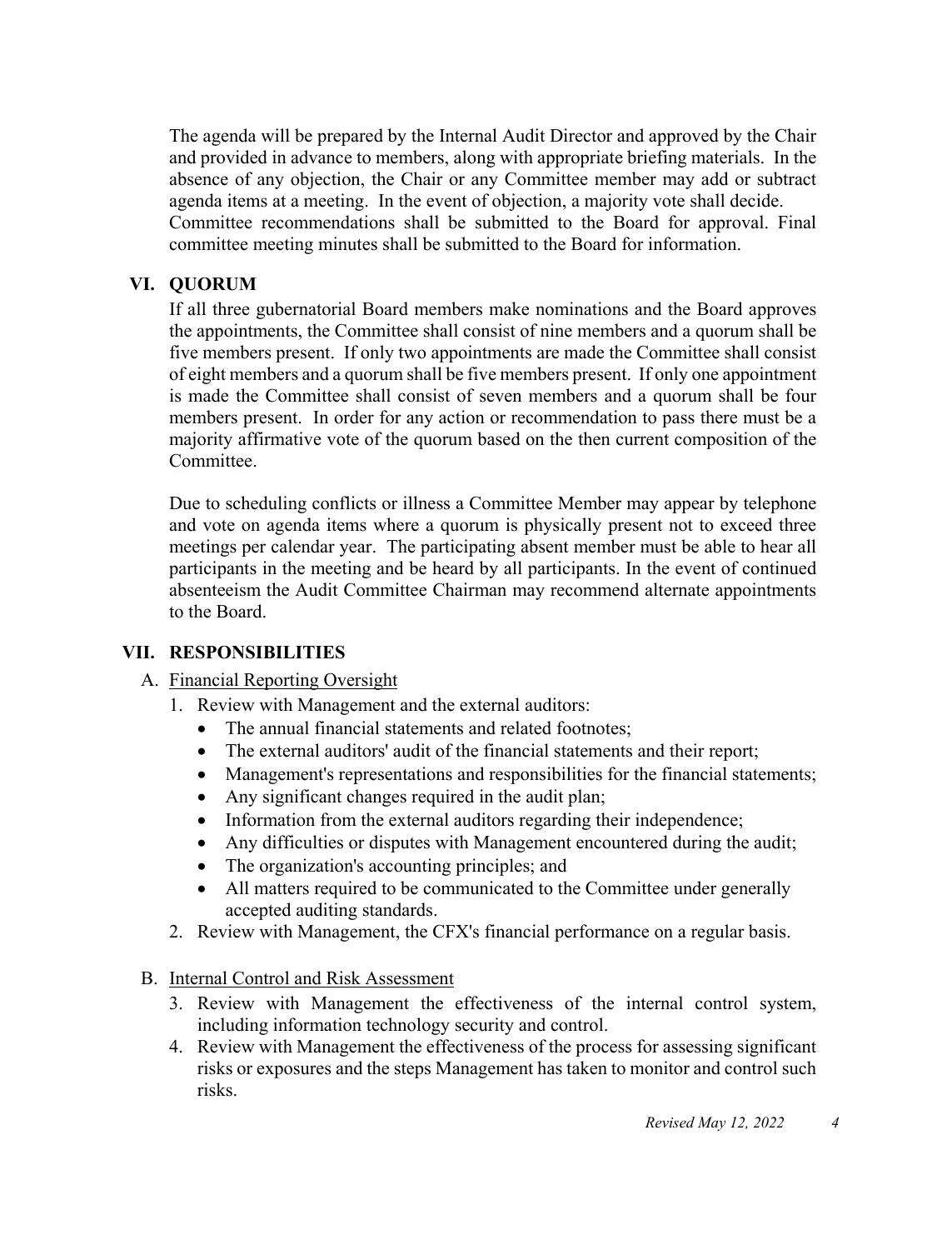- 5. Review any significant findings and recommendations of the Internal Auditor and external auditors together with Management's responses, including the timetable for implementation of recommendations to correct any weaknesses.
- <span id="page-4-0"></span>C. Compliance
	- 6. Review with Management the effectiveness of the system for monitoring compliance with laws and regulations and the results of management's investigation and follow-up (including disciplinary action) of any instances of noncompliance.

# <span id="page-4-1"></span>D. Code of Ethics

- 7. Review with Management and monitor adequacy, administration, and compliance with the CFX's Code of Ethics.
- 8. Review the procedures for the anonymous and confidential submission of complaints and concerns regarding matters such as accounting, internal controls, auditing, waste, abuse, fraud, conflicts of interest, or other Code of Ethics violations.

# <span id="page-4-2"></span>E. Internal Audit

- 9. Recommend to the Board the appointment or removal of the Internal Audit Director.
- 10. Review and approve the annual internal audit plan and all major changes to the plan.
- 11. Review the internal audit budget and submit to the Finance Committee.
- 12. Review and approve the Internal Audit Department Charter.
- 13. Review internal audit reports and recommend transmittal and acceptance of the audit for filing with the governing Board which shall be accomplished by separate item on the Consent Agenda at a regularly scheduled meeting.
- 14. Review annually the performance of the Internal Audit Director.
- 15. Review annually the effectiveness of the internal audit function.
- <span id="page-4-3"></span>F. External Audit
	- 16. Appoint Audit Committee Members to serve on the Selection Committee for all external audit services.
	- 17. Recommend to the CFX Board the external auditors to be appointed and the related compensation.
	- 18. Review and approve the discharge of the external auditors.
	- 19. Review the scope and approach of the annual audit with the external auditors.
	- 20. Approve all non-audit services provided by the external auditors.
- <span id="page-4-4"></span>G. Other Authority and Responsibilities
	- 21. Conduct other activities as requested by the CFX Board.
	- 22. Conduct or authorize investigations into any matter within the Committee's scope of responsibilities.